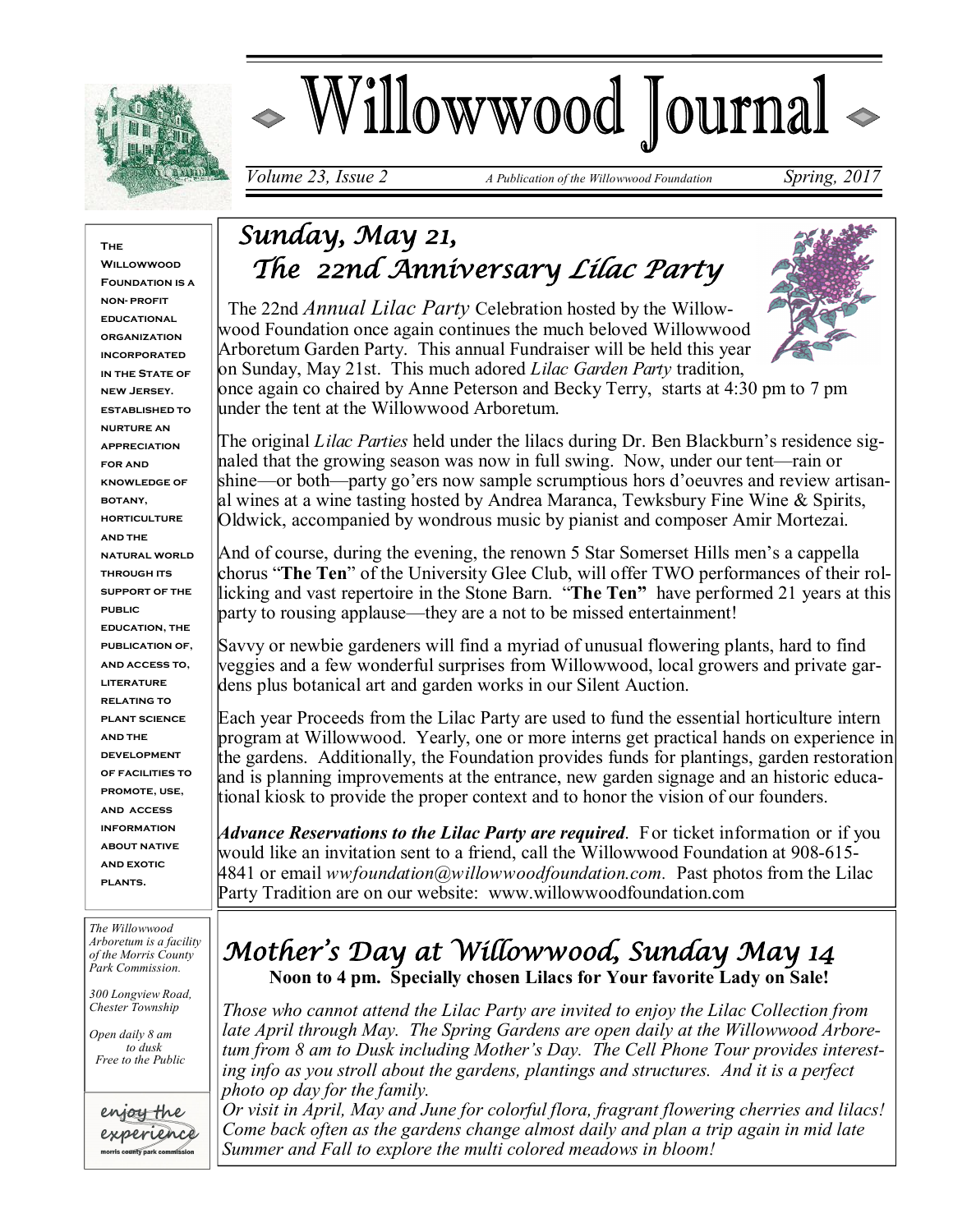# *Lilac Party "Lilacs" for our Guests…*

As is the Tradition, each guest attending the *Lilac Party* receives a gift of a very special lilac plant for their garden specially chosen by the Willowwood Foundation.

## *For Benefactors and Patrons:*

 *Three choices* to complete their

collections: **Syringa 'Edward J. Gardner'**, a French hybrid, is considered to be one of the very best with



showy fragrant star shaped purplish buds and double light pink blooms in mid Spring. Grows to 9 ft.

#### **Syringa × 'Colby's Wishing Star'** was



selected by Frank Moro of Select Plus International Lilac Nursery, Quebec, Canada, as a seedling offspring of Syringa 'Josee'. This compact, diseaseresistant, dwarf lilac offers

profuse clusters of extremely fragrant, soft pink florets in spring and if dead headed, to fall. Named in honor of Frank's son, Colby, who was born with Down syndrome.



**Syringa x 'Belle de Nancy'**, a French Lilac, offers heart shaped medium green leaves and large broad heads of heavily fragrant double deep mauve florets with

white centers starting late spring. Full sun. Cultivated since 1563. A very old favorite!

## *For Sponsors:*

**Syringa x 'Primrose'** is a unique cultivar that bears highly fragrant, creamy yellowish white blossoms

with heart shaped dark green foliage in midseason. Grows to 12 feet'. Between a bush and a tree, this Syringa requires space to be at its best. Plant in a sunny location.

*Syringa* **x hyacinthflora 'Declaration'**  features large, abundant, fragrant, dark reddish-purple flowers and has nearly one foot long flower clusters. It has an open, upright growth habit to 8.5.



Perfect for small urban spaces or sited near a patio where the perfume will be readily apparent. This early Spring lilac is the result of a cross between

*Syringa* 'Sweet Charity' and *Syringa hyacinthiflora* 'Pocahontas'.

#### **Cut-leaf lilac** *(Syringa × laciniata)*

Synonyms:  $S \times per$ sica 'Laciniata' This graceful hybrid produces fragrant, pale lilac flower clusters up to



4 inches long in late spring with airy, finely textured lacy, deeply cut medium green foliage. 6 ' to 8' tall and wide.



**Syringa x 'Sensation'** is an upright, deciduous shrub which grows 8-15' tall. Deep purple to wine red, sweetly fragrant, single flowers with white edges are arranged in

dense, pyramidal, terminal clusters (panicles) which cover this shrub in late April to early May. An outstanding lilac.

*Lilacs are low maintenance shrubs and most have a light to strong fragrance that can be intoxicating in the Spring to your favorite pollinators: bees, hummingbirds, and butterflies. And Lilacs are generally deer resistant.*

*Lilacs generally prefer full sun with rich well drained soil. Deadhead flowers and prune by July 4 if needed for shaping. Add an all purpose fertilizer after pruning.*

*The Willowwood Arboretum has many varieties of Lilacs that bloom starting end April with some into June depending on Mother Nature! See the website for a current list of Willowwood Lilacs.*

*For more information about these lilacs* 

*or questions about reservations and tickets for the Lilac Party on May 21st, please call 973-615-4841 or email us at :* 

*WWfoundation @willowwoodfoundation.com*

*The 22nd "Lilac Party"* 

 *Sunday , May 21, 2017* 



**Wine Tasting by Tewksbury Fine Wine**

**a cappella music by "The Ten" & Pianist Amir Mortezai**

*Silent Auction*: Many wonderful surprise plants from growers and private collections. Botanical Artwork

 *Tickets required*. Call for info: 973 615 4841 or email: wwfoundation @willowwoodfoundation.com

## *Thank you !*

Morris County Park Commission Red Hook Management LLC Peapack Gladstone Bank

**Thank you** To the friends of Willowwood who made generous donations this winter and early Spring to continue the Tubbs/Blackburn tradition:

Mr. & Mrs. Russell Buchanan Mrs. Beirne Donaldson and Mr. Wood Huntley The Kirk Kellogg Foundation Hon. Joseph Metelski Ms. Deborah Meyer Dr. Howard C. Passmore

\*\*

Mr. and Mrs. Grosvenor Blair Mr. and Mrs. David Callard Mr. & Mrs. Michael Colicchio Mr. and Mrs. Robert Duffy Ms. Merrill Medansky *iho*  Leslie Allain

|<br>。。  $\frac{1}{20}$ 

 $-8$ 

*Thank you! We greatly appreciate your gifts and on going commitment to this Garden Treasure.*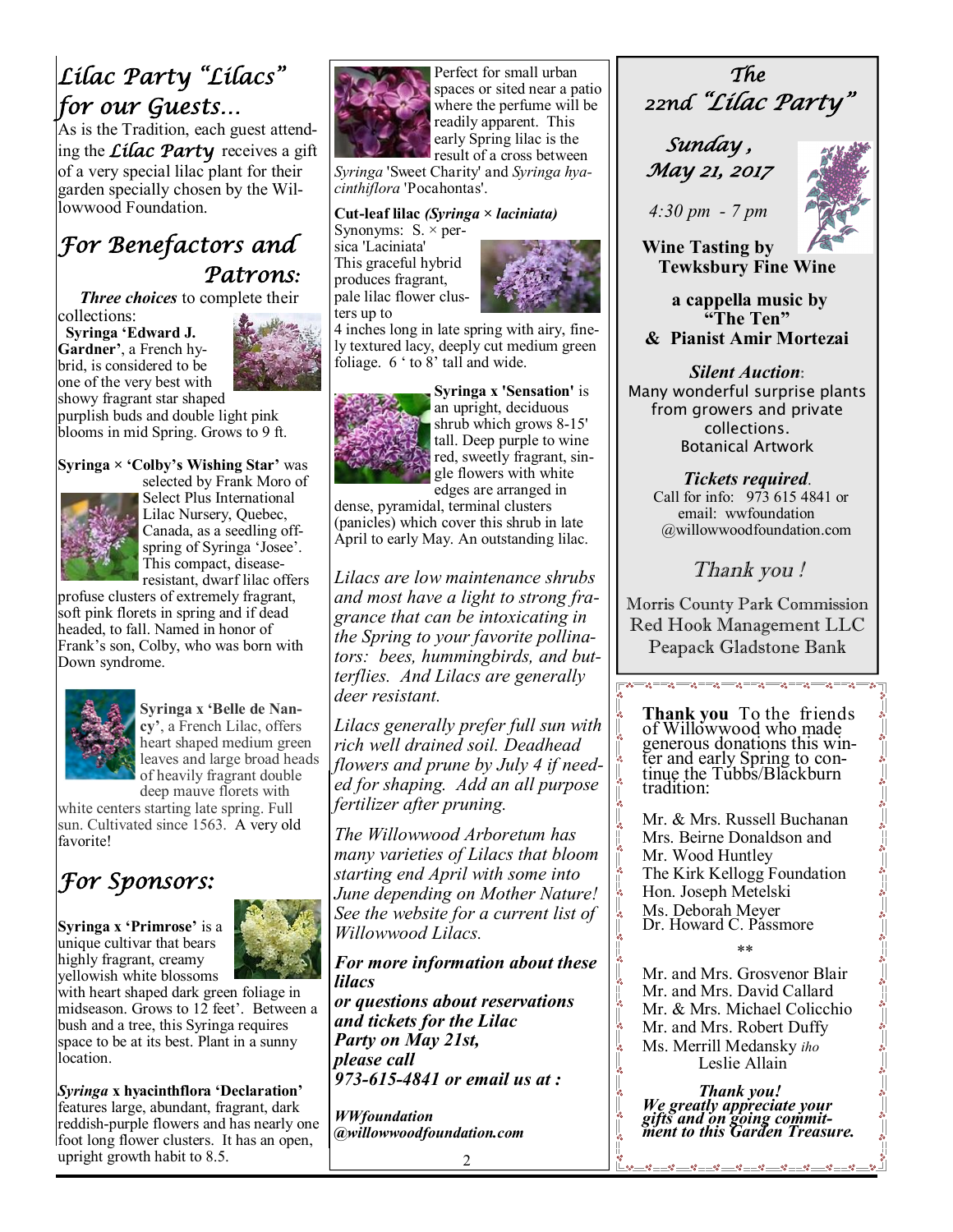**Willowwood Ties!** Perfect for Spring, the Good Life and the *Lilac Party*! The WW Fdn. now Offers Limited Edition vineyard vine handmade 100% imported silk ties in either yellow or soft rose, Imprinted with our lovely Willow Logo.

An elegant conversation starter yet fun whenever a tie is a necessity! Immediate Delivery, Each tie is normally \$70. plus \$2.50 shipping. *BUT as a LILAC PARTY SPECIAL***—1 for \$65, 2 ties - \$125**, **3 for \$190**! Mail checks to PO Box 218, Gladstone, NJ 07934.

Email *wwfoundation@willowwoodfoundation* with your questions/requests.

**Internship Program:** Each year the Willowwood Foundation helps an individual(s) obtain practical hands on gardening experience by funding an internship(s) at WW. The program begins in spring to late fall and may run for three to eight months.

#### **and Volunteers**

Maintaining the beautiful gardens at the Willowwood Arboretum and now Bamboo Brook takes constant dedication and enthusiastic teamwork. The hands on *Garden-Works* program brings volunteers to the gardens one weekday morning. Enthusiastic amateurs and friendly master gardeners learn propagation and gardening techniques in three short magical hours.

Contact Patti Millar at 973- 326-7629 or via email, pmillar@morrisparks.net.

#### *Party'ers Wanted***!**

Contact MCPC Event Specialist Chris Knox at 973-326- 7619 or cknox@morrisparks.net to *Experience the ultimate party venue!* Trees with twinkling lights surround the WW Stone Barn or your own private tent with room for dancing, creating a magical setting for any "very special" event. The Seasonal Gardens are glorious and perfect for photo ops. Willowwood or Bamboo Brook with its beautiful reflecting pools can be the setting for *your perfect party*—wedding, birthday, anniversary, etc. A few 2017/18 dates available.

### *Garden Notes:*

**Bloom times:** Many of our friends, in order to plan a visit, have requested email updates for the various bloom times at Willowwood. Bloom Reports are emailed out almost weekly during the season. We are happy to add your email address to our list—just let us know at *contactus@willowwoodarboretum.org. By the time you receive this newsletter, Willowwood's wonderful lilacs should be starting their bloom through early June.*

**Earth Day is April 22 and Arbor Day is April 28th—but at Willowwood as we dig in the arbors and gardens, every day is Earth Day! If you would like to help us GO GREEN, sign up on the website for the Willowwood Journal via email.** 



## *A Visit to The Cottage Garden*

 *by Brian Ensminger, Ass't Willowwood Gardener*

After you drive down the Willowwood entrance road this Spring, past thousands of blooming daffodils, start your walk under the cedar arbor on the right of the stone barn. Don't miss the wisteria vines trailing up the barn behind unique evergreen trees. Walk through the grass and peer into the glass propagation house to see hundreds of new annuals and perennials just waiting to be planted in the gardens. Just below the propagation house, with a backdrop of blooming magnolias and cherries, tucked between the Tubbs house and stone cottage, sits the Cottage Garden.

The early cottage gardens were practical and often held a bee hive and perhaps a chicken coop. This was the main kitchen garden for the Tubbs brothers, (Henry was very proud of his tomato plants!). Today, the Cottage Garden holds true to its historic roots. A harmonious blend between ornamental plants, colorful annuals and perennials for cutting, an assortment of vegetables and herbs, a cottage garden represents the dream of generations of gardeners disregarding formality in the pursuit of grace and charm.

Spring in the Cottage Garden only begins the story that is told all year. It is not enough to see the Cottage Garden once. Through early Fall to Frost when witnessing the changing of weather and watching life and growth paint their cool pastel colors across the garden can the true essence be captured. Find a seat on one of the benches under the arbor to listen to the subtle sounds of nature that the garden brings.

Look for historic elements of herbs and vegetables amidst old-fashioned flower favorites. Find beets, kale, and sugar snap peas, amongst flowering iris and peonies. Touch and smell a leaf of oregano or parsley while gazing into the meadows and rolling hillsides in the distance. Or face the Tubbs house and peer through the intricate cast iron gate to catch a glimpse of the sea of blue, pink, and white bulbs blooming in the rockery in early spring. Let any path take you to your next garden moment among the treasures of Willowwood waiting beyond.